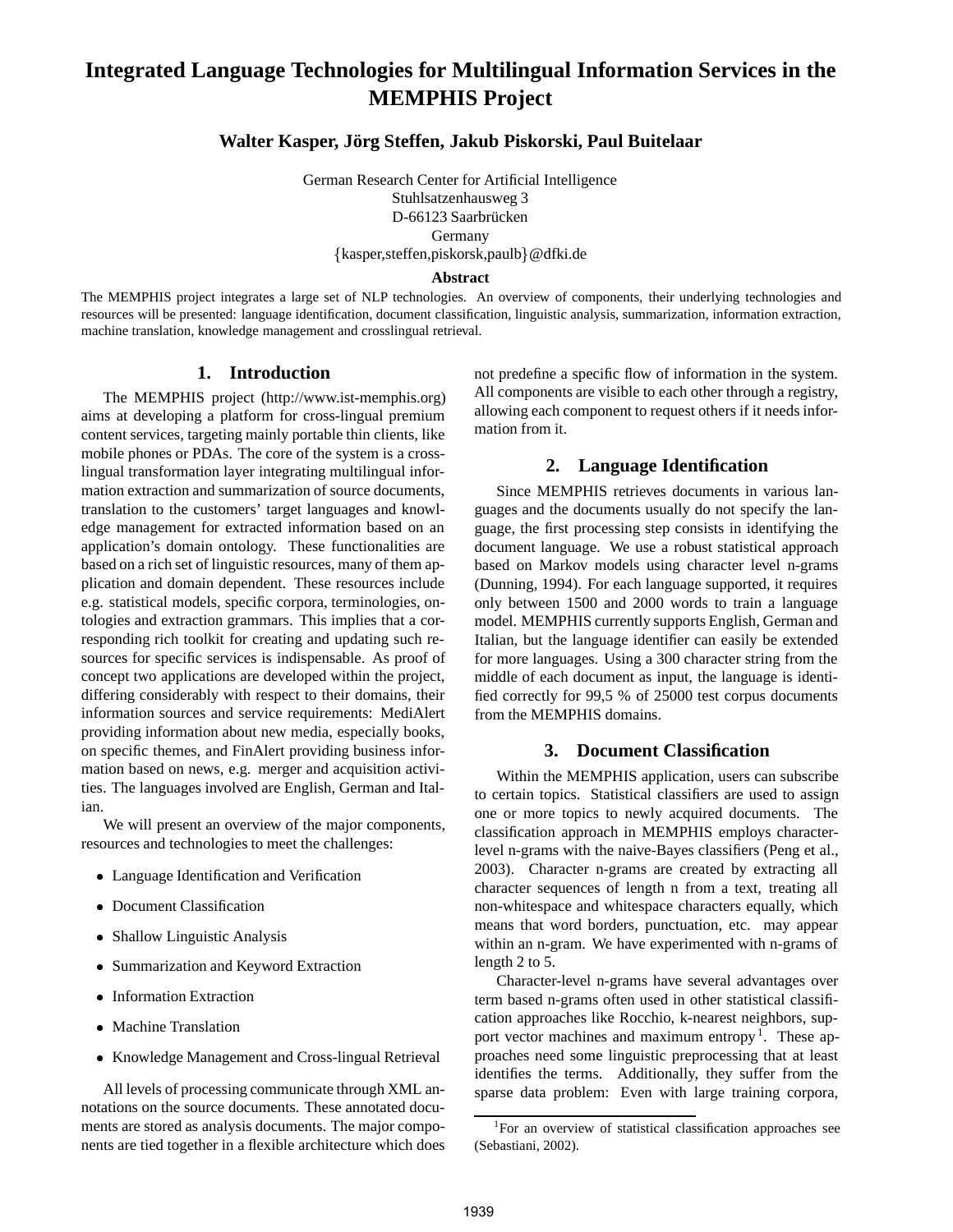there will be a significant number of terms in test data that are not contained in the training data. A common way to decrease sparse data is stemming. This requires an expensive linguistic preprocessing. Our approach needs no linguistic preprocessing at all and is completely language independent. This is especially important in MEMPHIS since we have input documents in different languages. Furthermore, documents may also contain spelling mistakes and/or no case distinction. The approach is robust enough to handle this. Finally, the amount of sparse data is much smaller than with term-based approaches. To handle the remaining sparse data, we adapted some standard smoothing techniques (Chen and Goodman, 1998).

Before classification takes place, language models must be trained. For each topic a corpus of relevant documents in each language is required from which a statistical language model is created. During runtime, a document is classified by calculating and comparing its probabilities for each model. We tested our approach on some of the corpora collected in MEMPHIS and achieved a classification accuracy above 90 %, depending on the classification parameters like training corpus size, n-gram length and smoothing technique. For a more extensive presentation of our classification approach with evaluation see (Steffen, 2004).

### **4. Shallow linguistic analysis**

The basis for all subsequent processing steps is a shallow analysis of the source document which enriches it with linguistic annotation. For performing this task we utilize SProUT, a novel multilingual text processing platform (cf. (Drozdzynski et al., 2004)), equipped with a set of reusable online processing components for basic operations including tokenization, sentence identification, morphological analysis (including online compounding for German), gazetteer lookup, and reference matching. These resources can be flexibly combined into a pipeline that produces several streams of linguistically annotated structures which constitute an input for the shallow grammar interpreter, applied at the next stage for the identification of small-scale structures. Since the main motivation for developing SProUT centers around finding a trade-off between efficiency and expressiveness, the grammar formalism is a blend of very efficient finite-state techniques and unification-based type formalisms which are known to guarantee transparency and expressiveness.

A grammar consists of pattern/action rules, where the left hand side is a regular expression over typed feature structures (TFS) with functional operators and coreferences, representing the recognition pattern, and the right hand side is a TFS specification of the output structure. The usage of functional operators is twofold. First, they are used for forming the output of a rule (e.g., concatenation of strings) and secondly , they can act as predicates that produce boolean values, which can be used for introducing complex constraints. Coreferences express structural identity, create dynamic value assignments and serve as means of constraint propagation and information transport. Figure 1 shows a piece of grammar for recognition of location-PPs exemplifying the grammar formalism.

The first TFS matches a preposition. Then, one or zero

```
loc-pp :>
morph & [POS Prep, SURFACE #prep,
          INFL [CASE #c]]
morph & [POS Determiner,
          INFL [CASE #c,
                NUMBER #n,
                GENDER #g]] ?
morph & [POS Adjective,
          INFL [CASE #c,
                NUMBER #n,
                GENDER #g]] *
gazetteer & [TYPE general-location,
              SURFACE #location]
 -> phrase & [CAT location-pp,
              PREP #prep
              LOCATION #location].
```
Figure 1: A SProUT Rule

determiners are matched. They are followed by zero or more adjectives. Finally, a location name (gazetteer) is consumed. The variables *#c, #n, #g* establish coreferences expressing the agreement in case, number, and gender for all but the last item (except for the preposition which solely agrees in case with the other items). The right hand side of the rule triggers the creation of a TFS of type *phrase*, where the surface form of the matched preposition and location are transported into the corresponding slots via the variables *#prep* and *#location*.

Within this highly declarative paradigm, we have developed grammars for recognition of persons, locations, organizations, temporal expressions and quantities, for the targeted languages. Interestingly, the grammars include explicit descriptions of how variant names of the recognized named-entities are built (e.g., a variant of a full person name might be last name). This information is utilized in order to discover mentions of previously recognized entities which turned to significantly boost the overall coverage. Namedentity identification provides additional level of analytic annotation, which is exploited by higher-level modules. In such a way, translation is improved considerably when the system can identify names as items not to be translated.

### **5. Summarization**

For summarization a robust multi-lingual system was developed following a sentence extraction approach in the tradition of (Edmundson, 1969). The summaries created by the system have an indicative abstract quality which means that they are not intended to replace the original document, but rather indicate if the original document is of interest for a reader. The sentence extraction is based on a combination of several heuristics that are applied to the sentences of the document assigning them a relevance score. The result is the so-called *summary analysis*. From this analysis, summaries of different sizes can be created. Sensitivity to user provided query terms, so-called query-adaptivity, allows to generate different personalized summaries from the same text. This feature is used in MEMPHIS to provide personalized summaries by using the service and user provided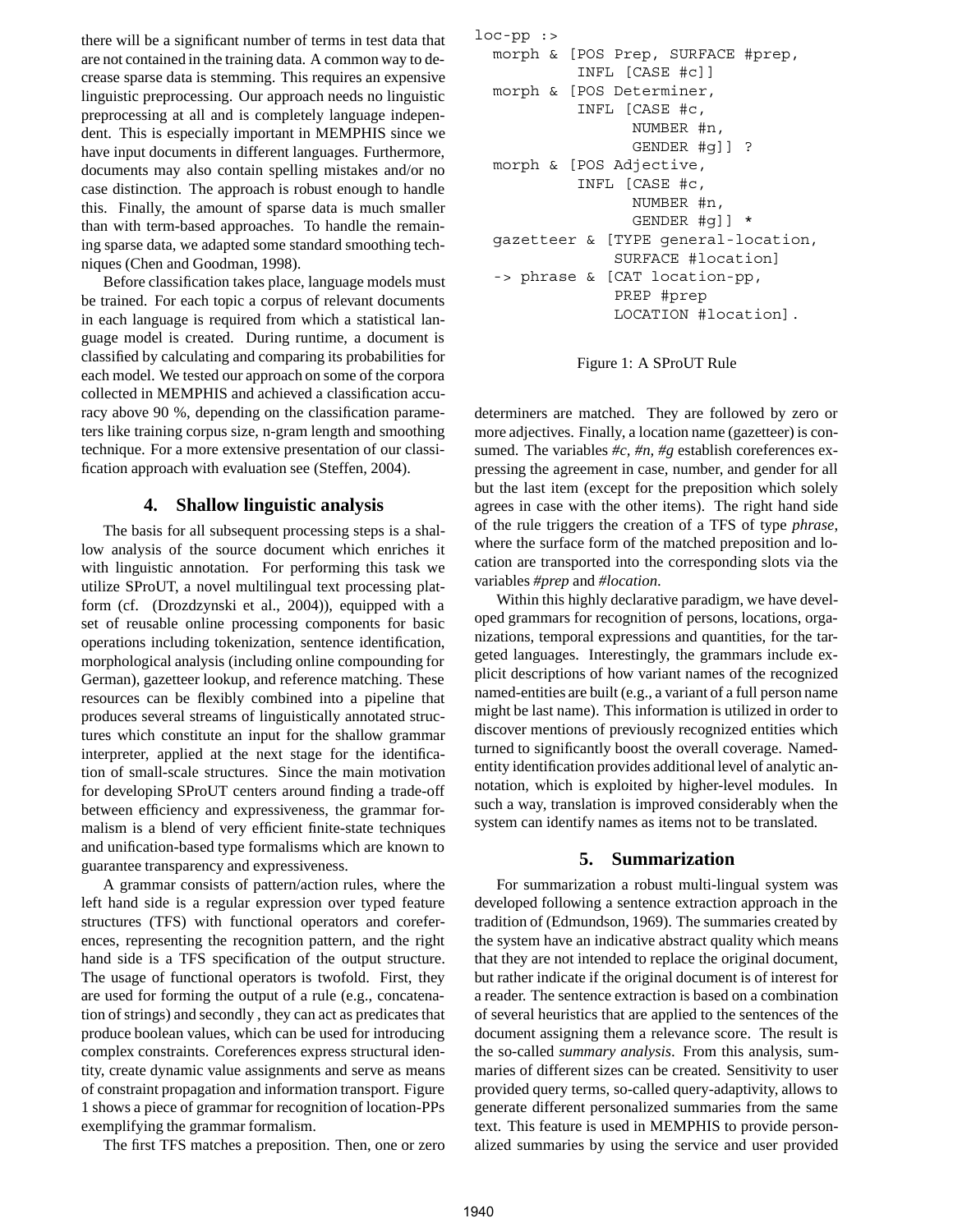subtopics from the user profiles as additional keywords to focus the summary on. As a side effect of the analysis, relevant keywords can be identified. In the following section, we give a short overview of the heuristics used. A more complete description can be found in (Kasper and Steffen, 2002).

### **5.1. The Term Weight Heuristic**

Term weighting is based on a standard *tf.idf* approach (Salton and Yang, 1973), more precisely, the *atc* variant (Paijmans, 1997). The term frequency  $tf(t)$  is the number of occurrences of term  $t$  in the input document. The inverse document frequency  $\int\! df(t)$  reflects the distribution of term  $t$  over a document corpus. The more documents in the corpus contain t, the lower is  $\int df(t)$ . The idf of a term is retrieved from an idf database that must be built in advance, based on a training corpus. The tf.idf weight of a term is then defined as the normalized product of  $tf(t)$  and  $idf(t)$ .

### **5.2. The Positional Heuristic**

The positional heuristic exploits the different levels of headings and the paragraph structure of the document. The idea is that headings and the first sentence of a paragraph are more relevant for a summary than other sentences as has been shown in many summarization studies. Therefore, these sentences are given a higher relevance score by this heuristic.

### **5.3. The Layout Heuristic**

This heuristic uses text mark-up like style, size and color as indicators of relevance. The idea is to exploit the fact that authors often change font properties to highlight or mark important phrases and text parts, and so this should be relevant for the summary, too. On the other hand, some text might be marked as unimportant, e.g. by using a font size smaller than the default.

# **6. Information Extraction**

Information Extraction is the central functionality of the MEMPHIS system as it extracts from the documents retrieved that essential pieces of information the user is interested in. The extraction tasks are defined through templates to be filled. Documents consisting of free text require a semantic based analysis of the text based on the domain ontologies. Corpus based terminology extraction is used to identify relevant terms related to specific pieces of information and concepts. These terms are used as triggers in SProUT extraction grammars. For the financial news domain, e.g. names of companies, their stock prices, price offers and expected *return on equity (ROE)* of the companies involved in mergers have to be extracted.

For the MediAlert domain, a second approach was developed for semi-structured documents for which extraction rules based on document structure descriptions are used. For instance, it is difficult to identify titles of books or music, or that a certain name represents its author based on purely linguistic information. Site specific layout characteristics and mark-up provide valuable clues to that. This approach yielded very reliable results though it is not very robust and the document descriptions have to be updated

when document structure changes. This happens frequently at the sites from which the media information is drawn. To support adaptation to new structures, a tool was created to learn such document descriptions from annotated examples. This tool generalizes on path expressions in the XML documents and generates test patterns. Another tool is used for detection of crucial structural changes at a site by regular cross-checking extraction results from known documents in order to alert the service provider for changes.

Besides the information types for representation to the service customers, additional meta-information is extracted from the documents to support the knowledge management system. For instance, in addition to the named entities recognized by the static SProUT grammars and gazetteers additional named entities with automatically generated variations for coreference matching can be acquired dynamically from the documents, e.g. through structural descriptions.

# **7. Machine Translation**

Translation is used for translating summaries to the users' requested target language. The Logos MT system is used for this purpose. Though providing large coverage by itself, it requires adaptation to the service domains especially for terminology. Several thousand terms and rules were added for the Memphis domains.

### **7.1. Named Entity Recognition for MT**

As one special difficulty in using the Logos MT system turned out that it is not capable to handle names except as unknown words which are not translated or by entering them into the dictionary which is not a general solution. Dangerous are the cases where the system identifies a name as a word it can translate, e.g. the German person name *Heidenreich* might be translated as *heathen empire*. Therefore, SProUT grammars for named entity recognition are used to preprocess the input text for MT to mark up terms not to be translated. As not all names should remain untranslated, e.g. many geographic names or names of international organizations need translation, a cross-check with the translation dictionaries is made to identify translatable terms. This shallow marking of terms provides a good intermediate solution for protecting terms. But a deeper integration with the MT system which would also allow to specify further linguistic information would be desirable, e.g. that the name is a certain type of NP.

# **8. Knowledge Management**

# **8.1. Instance Matching**

For the MediAlert application, the MEMPHIS system extracts information on book offers from many different providers. In order to integrate these different offers for the user into one comprehensive overview, a knowledge management component has been developed on the basis of the Protégé ontology development tool (cf. (Knublauch, 2003)). The component allows for the representation of different offers as a corresponding number of class instances, which will be merged into one instance if they overlap in title, authors and edition. This is checked through a small set of regular expressions that normalize case and spelling variations.